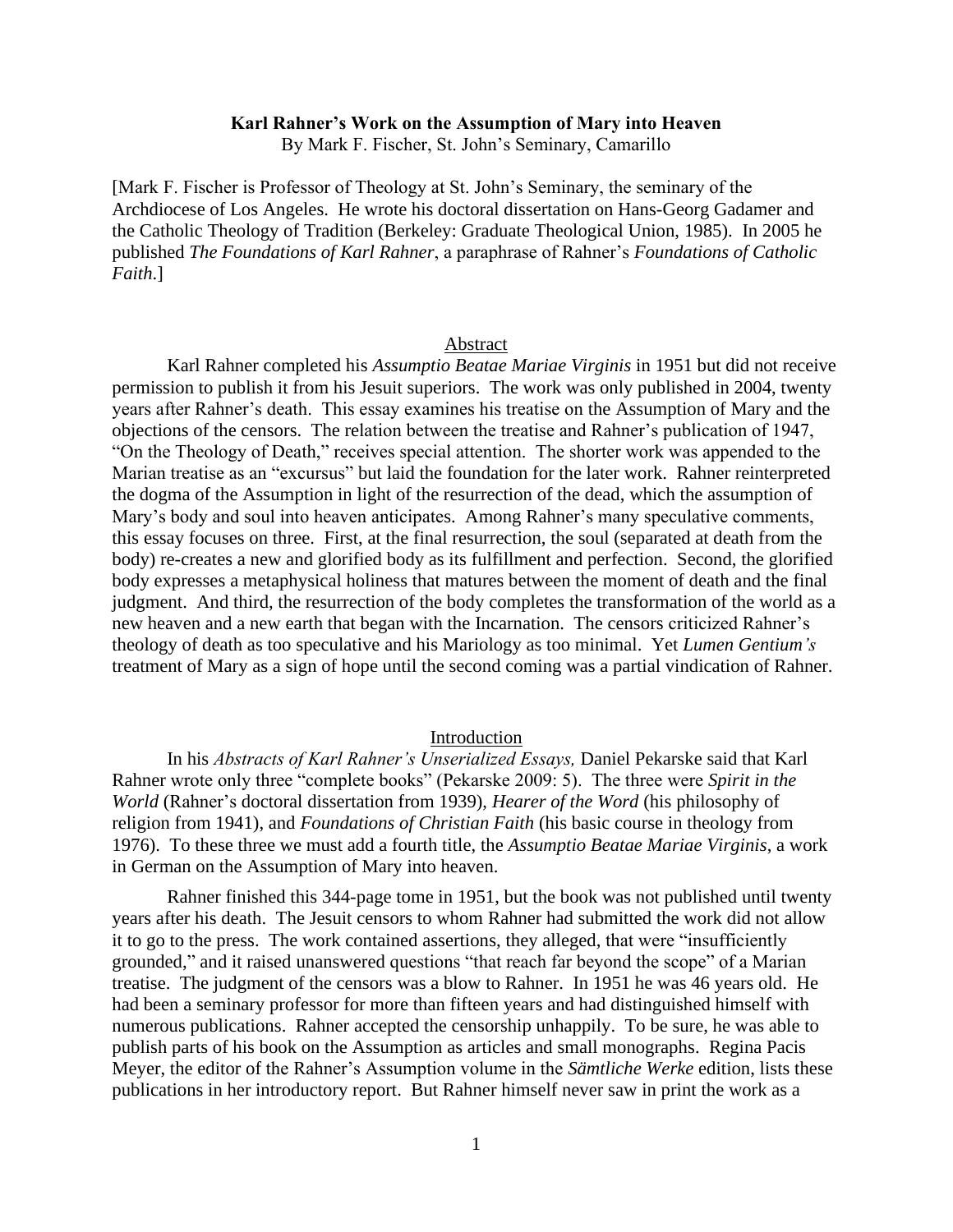whole. Dan Pekarske said that Rahner only wrote three "complete books," and that is true if we mean books published in his lifetime. The book on the Assumption of Mary appeared in 2004.

In this essay we will first sketch Rahner's argument in the *Assumptio Beatae Mariae Virginis*. Rahner paid less attention to Mary as the heavenly queen of Catholic piety and instead emphasized her membership in the Church. Among the redeemed, said Rahner, she was the first. We shall see that Mary's fate at the end of her life anticipated the resurrection of the dead at the end of time. After examining Rahner's "eschatological Mary," we will examine the objections of the Jesuit censors. To what did they object, and what improvements did they recommend? Finally, we will discuss Rahner's book in the context of his life and work. His failure to publish it was an enormous disappointment. What motivated him to write a book that his Jesuit superiors considered unready for publication? What does his failure to get their permission reveal about the tension between his theological spirit and the spirit of his age?

#### Rahner's Eschatological Mary

Let me begin by describing Rahner's "eschatological Mary." Rahner argued that the meaning of the Assumption into heaven should be sought, not primarily in the stories of Mary's *transitus* or *dormition*, but in the Church's consciousness of faith. The Assumption describes the Virgin as the first of redeemed humanity. At her death, she experienced a perfection or completion that other Christians hope for at the second coming of Christ and the resurrection of the dead. The meaning of the Assumption is to be sought, not in the special privileges that belong to Mary alone, but in Christian eschatology. The Assumption of Mary's body and soul into heaven illustrates the Church's faith in a providential God who saves us through Jesus Christ. Mary's Assumption anticipates the new creation that will reach its fulfilment at the end of time.

Expressed this way, Rahner's thesis is hardly revolutionary. In 1992, forty-one years after the definition of the Assumption, the *Catechism of the Catholic Church* linked Mary's destiny to Christian eschatology. It stated, "The Assumption of the Blessed Virgin is a singular participation in her Son's Resurrection and an anticipation of the resurrection of other Christians" (CCC 1992, no. 966). Mary's Assumption "body and soul" into heaven illustrates the fundamental Christian belief that God intends to save the entire creation. The Marian dogma, in Rahner's view, reinforces the Church's teaching about God's salvific will. With the incarnation of the Son, God put into action a plan to reconcile all things. Mary, who bore Jesus in her womb, was the first to receive the salvation for which all Christians hope. In 1951, Rahner presented the "new" dogma of the Assumption as an expression of traditional Catholic faith, especially the teaching on eschatology.

If that were all there was to Rahner's *Assumptio Beatae Mariae Virginis*, however, the book would have been far shorter and the Jesuit censors likely would have approved it for publication. In order to understand more clearly the reasons why in 1951 the book was considered problematic, we need to appreciate Rahner's "eschatological Mary" and his theology of death. His thesis was that Mary is a type of the Church and her death is paradigmatic for all Christians. At her death she experienced the glorification of her body that Christians await at the final resurrection. Mary, however, did not have to wait until the end of time. Unlike every human being who preceded her, she entered into glory at the moment of her death. Today, in light of the *Catechism*, this seems unobjectionable. To what did the Jesuit censors object?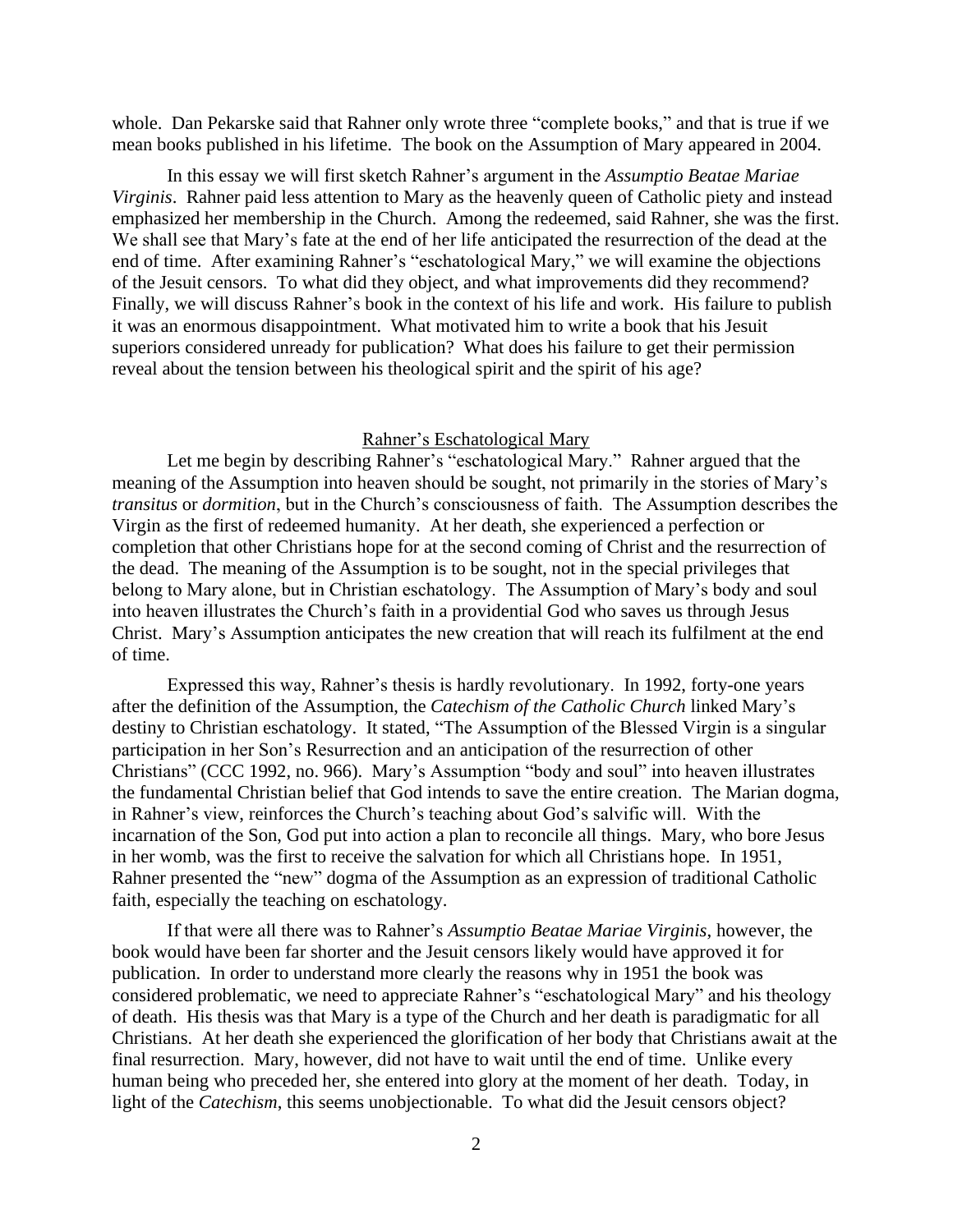The answer takes us back to 1947. Two years after the end of World War II, Rahner published a long essay called "Toward a Theology of Death." It appeared in a journal called *Synopsis*, edited by a doctor of psychosomatic medicine named Arthur Jores (1901-1982). *Synopsis* was not a theological journal and it usually published articles about medicine and natural science. I do not know how well Rahner was acquainted with Jores (who contributed an article to a 1964 *Festgabe* for Rahner) or why Rahner submitted his essay to Jores' journal in 1947. But one thing is clear. Four years after 1947, when Rahner had completed *Assumptio Beatae Mariae Virginis*, the essay "Toward a Theology of Death" was appended to the Marian treatise as an "Excursus." It added 69 additional pages to the 344-page tome.

The word excursus implies that Rahner's book *On the Theology of Death* was somehow outside of the Marian question. But the censorship report about Rahner's book on Mary begins with a critique of Rahner's treatment of death. The censors disliked (1) its treatment of the doctrine of the separation of body and soul at death, (2) its suggestion that the soul develops between the moment of death and the final resurrection, and (3) its speculation that all of the dead might be saved at the end of time. Rahner's *Assumptio Beatae Mariae Virginis* presents an eschatological Mary, and we need to consider the relationship between the book and his excursus on death. The excursus was appended to the text on the Assumption but laid the groundwork for it. Let me sketch the relationship between the book and the excursus under three headings.

# 1. Soul and Body

My first heading has to do with the soul's relation to the body. The Church teaches that, at the moment of death, body and soul separate. In 1274, for example, the Council of Lyons insisted that the souls of the just (apart from their bodies) are cleansed after death (Neuner and Dupuis 1982: no. 26, p. 18). Thirty-seven years later, in 1312, the Council of Vienna condemned the proposition that the rational soul is not the "essential form" of the body (Neuner and Dupuis 1982: no. 405, p. 120). These medieval teachings make a fundamental point. They affirm that the soul and body separate after death. The body ceases to live but the soul is immortal.

At Mary's death, however, body and soul were assumed into heaven. They never separated. Rahner asked about the proper relationship between the two. The Bible implies that the word "body" refers to the whole of the human being, but the 13<sup>th</sup>-century Council of Lyons took a narrower view. To Rahner, the narrower view remains relevant. Lyons taught that the soul is the body's "essential form." It thus has, for Rahner, a certain primacy over the body. The soul provides the essential form, and the body is nothing more than the soul's outward expression. Body and soul form a unity, said Rahner, and the Assumption of Mary's body and soul attests to it. The teaching about the separation of the soul from the body might suggest that the disembodied soul, before the resurrection of the flesh, had no connection with the material world. Rahner had doubts about that, and his doubts dismayed the Jesuit censors.

In the interval between the moment of death and the final resurrection, the bodies of the dead decompose. What then is raised? Rahner treated this question in relation to Mary's Assumption. Against those who believe that she never died, Rahner devoted 49 pages to a discussion of her death. The Assumption does not imply that Mary left an "empty tomb" (SW 9:174), he said, and it remains an "open question" whether the fate of her corpse and of her glorified body are identical (SW 9:182). Rahner's open question regarding Mary's material remains disturbed the censors. His refusal to rule out the decomposition of Mary's corpse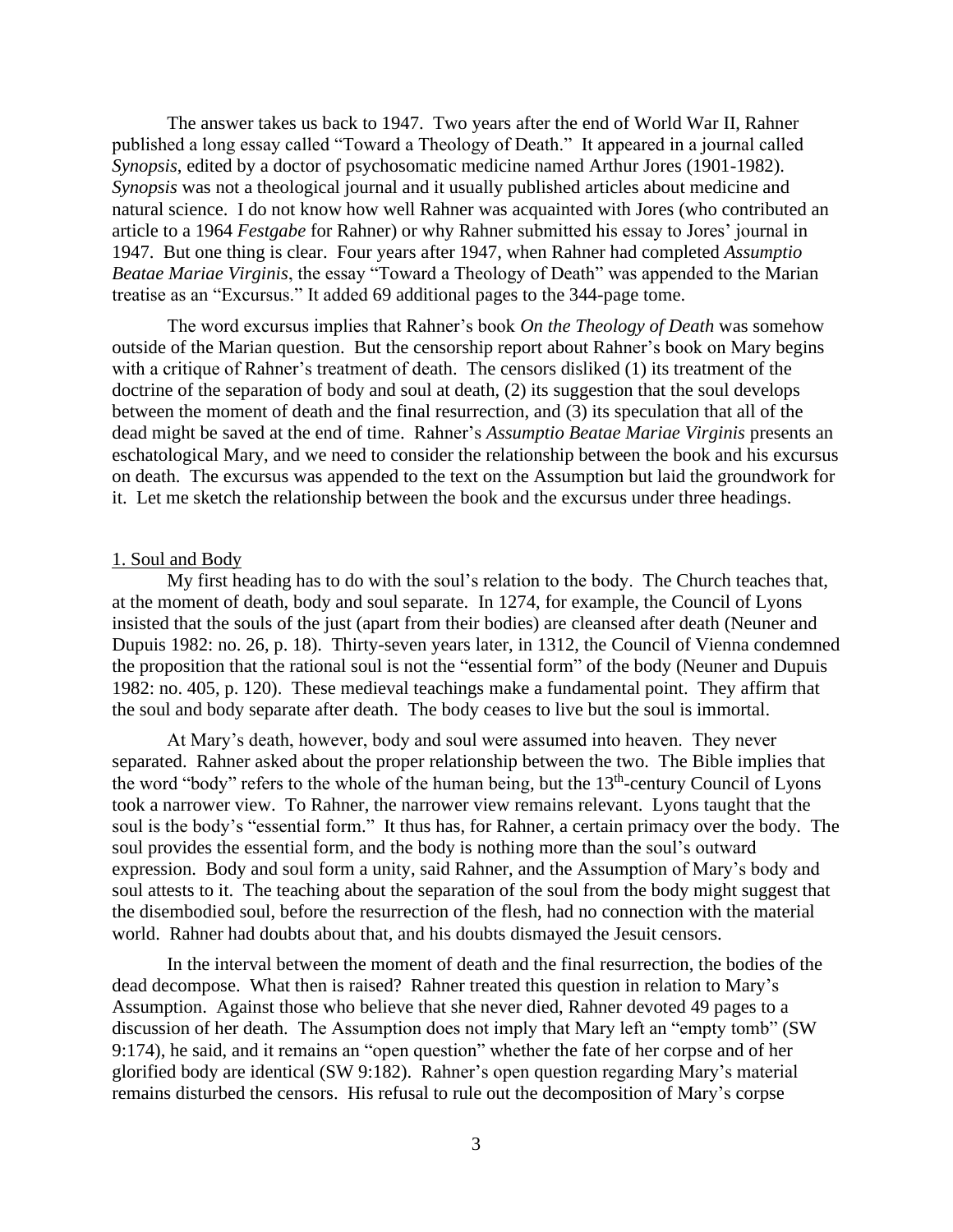seemed to deny her bodily integrity. By insisting on her death, however, Rahner was suggesting that the body that was assumed into heaven was a glorified and perfected body. His goal was to link Mary to all the dead who await resurrection on the last day. The atoms of her material body, like ours, are no more than raw material. Citing St. Thomas, Rahner said that the soul, in the general resurrection of the dead, "builds the body anew" (SW 9:170). One need not decide, he said, whether the glorified body of Mary is identical to the material remains (SW 9:171). To assert that Mary died neither speculates about her corpse, said Rahner, nor denies her bodily assumption into heaven.

Rahner's comparison of Mary's Assumption to the final resurrection illuminates his argument about the soul's priority in its union with the body. The Church teaches both that Mary was assumed body and soul into heaven, and that the soul and the body separate at death. The body decomposes but the soul survives. The Church rejects the materialist view that the corpse and the person are identical. But Rahner disliked the implication that the soul, after death, is somehow disembodied. He brought this out particularly in his excursus *On the Theology of Death.* There Rahner argued that, because the soul is closely united with the body, it must have a relationship to the material world of which the body is a part. That relationship does not cease at death. Instead, he said, death liberates the soul for a new kind of relationship to the cosmos. Rahner expressed the matter in this way: "The spiritual soul through its embodiment is in principle open to the world." To that world, he said, it has a "pancosmic relation" and the soul can even be considered a "co-determining factor of the universe" (SW 357, ET 22). The Jesuit censors, however, rebuked Rahner's speculation about the continued "bodily" existence in the material universe of the soul after death.

### 2. The Particular and the Universal Judgment

A second eschatological factor in the treatment of Mary has to do with time. At Mary's death, she was assumed body and soul into heaven. It happened immediately. But with the death of other Christians, time passes between the moment of death and the bodily perfection of the final resurrection. This interval stimulated Rahner's thinking. He recalled the Church teaching that death completes a person's earthly journey. Putting aside the question of purgatory, he said that there is no place or location below heaven, no *Sheol*, where the dead must await God prior to the final resurrection. In 1336, Pope Benedict XII affirmed that the souls of the just will see God at the moment of death (Neuner and Dupuis 1982: no. 2305, p. 685). Our pilgrimage on earth concludes with the beatific vision. The deeds of this life express our decision for or against God, who weighs them at the particular judgment. So says Catholic tradition. Why then, asked Rahner, does the Church insist upon an interval between the moment of death and the final resurrection?

By way of an answer, Rahner described the interval between an individual's death and the final judgement as a kind of chasm. On one side of the chasm are the "last things" – death, judgement, heaven, and hell – which arise specifically at the moment of death. On the other side of the chasm is eschatology, a much bigger question that includes the second coming of Christ. "Real biblical thinking," said Rahner (SW 9:190), concerns the resurrection of the body. Between the moment of death and the final resurrection, he speculated, there may be a growth in holiness. At Mary's Assumption into heaven, her body was glorified and perfected. Does such a glorification and perfection await the dead, Rahner asked, who look forward to the last day?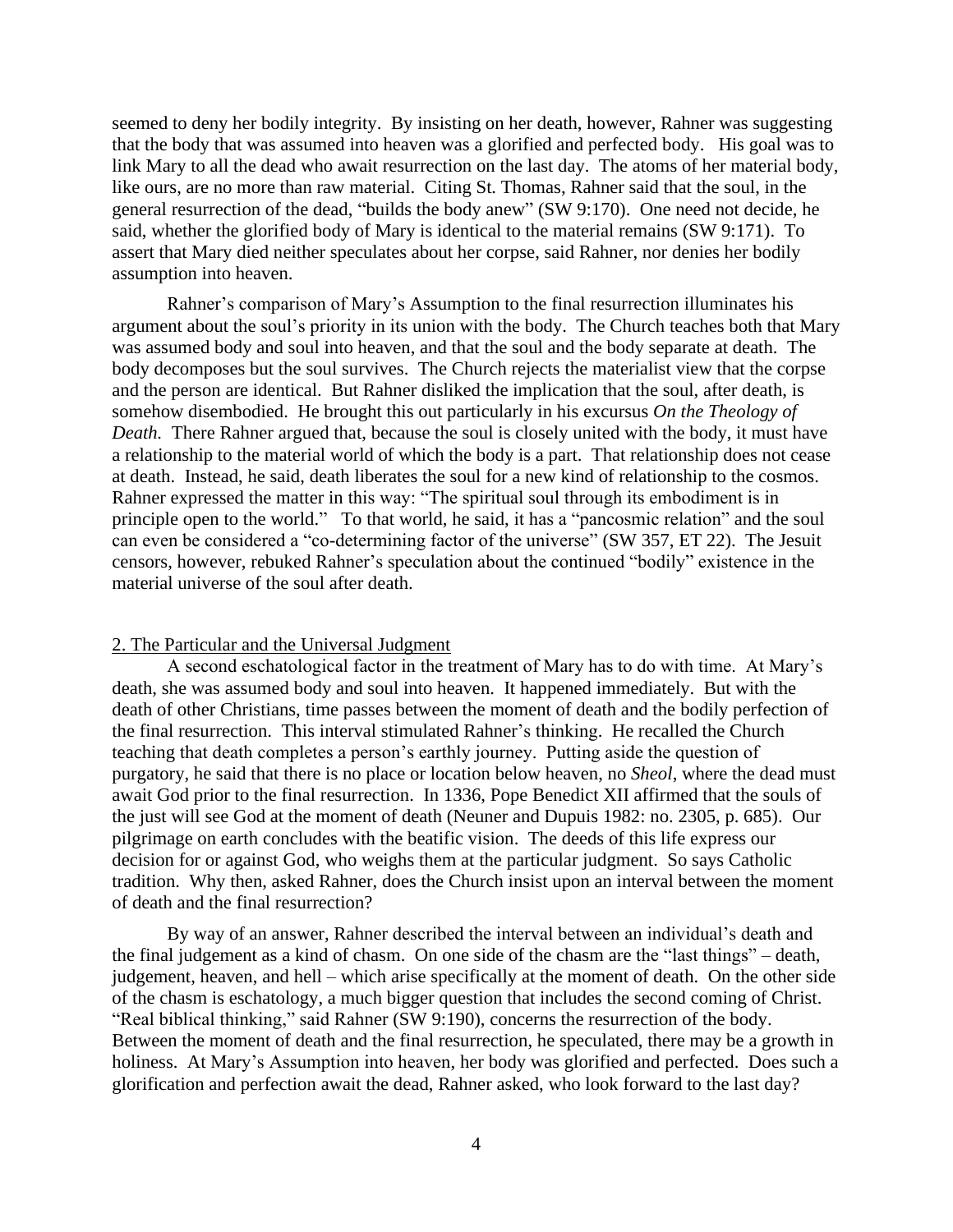At first, such speculation seems impossible. Benedict XII had insisted that the just come to the beatific vision at the moment of death. They need not wait until the end of time in *Sheol* before being admitted to heaven. But Rahner suggested that souls can also mature in the interval between death and resurrection. The being of a person starts as an embryo and develops. The same is true for the metaphysical being of holiness, he said, which develops as well. The justified enjoy the beatific vision at the moment of death, but that vision continues to unfold in them (SW 9:199). In his book on the Assumption, Rahner said that the beatific vision will go on maturing until the last day.

He sharpened that insight in his excursus *On the Theology of Death.* There he stated that the soul, once separated from the body, continues to affect the world. It does so as the consequences of the soul's life become clearer. Rahner expressed the continued influence of the deceased person's soul in this way. "The individual person," he said, "once rendered pancosmic through death, by this real ontological and open [23] relation to the whole cosmos, might come to have a direct influence within the world" (SW 9:357-358, ET 22-23). In death, that is, people offer to the world the consequences of their life. This has a decided effect, said Rahner. "It is through his death," he said, "that man in some way introduces as his contribution the result of his life into the radical, real ground of the unity of the world" (SW 9:382, ET 63). The body may disintegrate after death, but the soul continues to make its mark. Separated from the body, the soul relates to the material universe, and may even be said to influence it. Said Rahner: "The world is, in a certain sense, the body of those [deceased] persons" (SW 9:361, ET 29). The Jesuit censors rejected this as contradicting the separation between body and soul at death. Although they were willing to concede Rahner's point that "The soul retains a kind of union with the material world," nevertheless they judged that Rahner was wrong to say that the soul finds a new "body" by relating to the cosmos. The censors were also concerned about Rahner's suggestion that death brings about the perfection of all things, a topic to which we now turn.

### 3. The New Creation

St. Paul wrote, "Whoever is in Christ is a new creation: the old things have passed away; behold, new things have come" (2 Cor. 5:17). Rahner believed this verse illustrates the determining factor of Christianity. With the crucifixion we have entered a "new" and "final aeon" (SW 9:182 ff.). It is an eschatological age that will not end until the Second Coming. The new creation begins with those who are "in Christ" and ends at the resurrection of the dead. The interval between them is not really an "in-between time," said Rahner, but rather a single "phase." It starts with the death of Christ (and our dying with him) and extends to the final resurrection in which God will raise our bodies to their spiritual perfection (SW 9:194). Between Christ's earthly life and his return in glory the new creation unfolds.

Rahner's book on the Assumption linked the resurrection of the body to the world's perfection. "The absolute perfection of the human being" Rahner wrote, "can only be considered in and with a transformation and new creation of the world" (SW 9:202). The resurrection of the body implies not just the perfection of people, but of all things. This stems, said Rahner (SW 9:219), from the Gospel's teaching about the bodily resurrection of the Son of God. The resurrection of Christ's body implies an environment in which the perfection of the body is possible. We call that environment "heaven," said Rahner, meaning the transfigured cosmos to which the resurrected bodies of the just, even the body of Jesus, already belong (SW 9:188).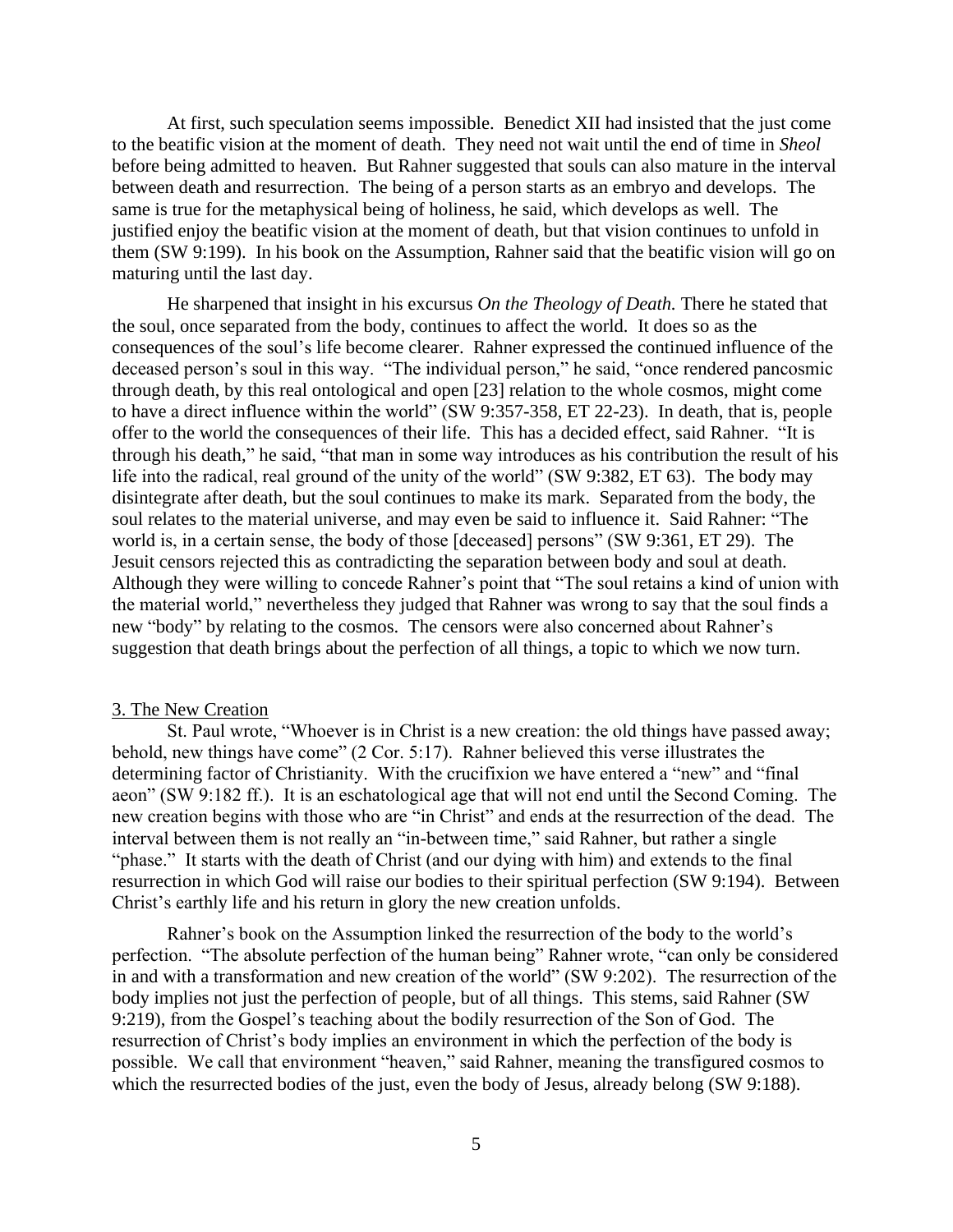Having a body implies openness to others. Jesus' resurrected body dwells with the resurrected whose bodies have been perfected (SW 9:234). That is the "place" of the new creation.

In the excursus "On the Theology of Death," Rahner did not advocate a theory of *apocatastasis*. He did not argue that all beings, even the damned, will somehow be saved. But the Jesuit censors feared that he was close to that position. They inferred this from Rahner's view that the dead participate in a process by which all things are transformed by Christ. At death, he said, the human being is surrendered "to the disposition of the incomprehensible God" (SW 9:370, ET 43). All human beings long for eternal life, Rahner suggested, and so have "a tendency to that perfection" which would make death "a pure and experienced maturation from within" (SW 9:372, ET 48). Such maturation is possible because Christ experienced the emptiness of death, which Rahner called "the void of the bodily end" (SW 9:381, ET 61). The excursus "On the Theology of Death" implies a Christology by which death, traditionally the punishment for sin, is utterly changed. How we are saved deserves further attention.

The Church teaches that, in the crucifixion, Christ made satisfaction for human sinfulness. But the death of Christ was more than a passive experience of allowing his persecutors to take his life. Rahner said that Christ's death "becomes the expression and embodiment of his loving obedience, the free transference of his entire created existence to God" (SW 9:381, ET 62). Faithfulness to the Father is more important than paying a price. Christ could transfer creation to God "in virtue of a grace necessarily his due as a divine person," said Rahner. It was, he continued, the "divine grace which divinized the life of his humanity" (SW 9:381, ET 61). The Jesuit censors were troubled by the attribution to Christ of grace, and we shall say more about that. In Rahner's view, Christ as man accepted death in obedience to the Father and, by doing so, transformed death.

When Christ died, said Rahner, his "spiritual reality" was "inserted into this whole world in its ground as a permanent determination of a real ontological kind" (SW 9:382, ET 63). The Son of God accepted death. With that acceptance, death was no longer simply a punishment for sin. It is the assumption by God's Son of the final earthly reality that belongs to all people. It also transformed death. Henceforth, dying in the Lord is, for Christians, really no death at all. Talking about the perfection of all human beings through death, Rahner insisted that the *aeon Christi* was transforming the cosmos. He did not assert that all will be saved, but the Jesuit censors found that Rahner's theses about a transformed cosmos implied such a thing.

Let us bring this section on the eschatological Mary to a close. In the Foreword to his book on the Assumption, Rahner announced that the work was not only "scientific" but also "important to the faith of the Church." Our sketch of the book's eschatological meaning shows why Rahner could claim such importance. The entrance into heaven of Mary's body and soul led Rahner to analyze the relationship between the two, starting with the medieval teaching about the soul as the body's substantial form. That teaching emphasized the immediate judgment at the moment of death in comparison to the end of time. Next Rahner considered the interval between death and bodily resurrection. In it he detected a little-appreciated possibility, that of the soul's continued growth in holiness. The disembodied soul still has a real relationship to the cosmos. Lastly Rahner saw that the Assumption's teaching about the perfection of Mary's body anticipates the final resurrection of all human bodies. More than a celestial queen, Mary is precisely a type of the pilgrim Church.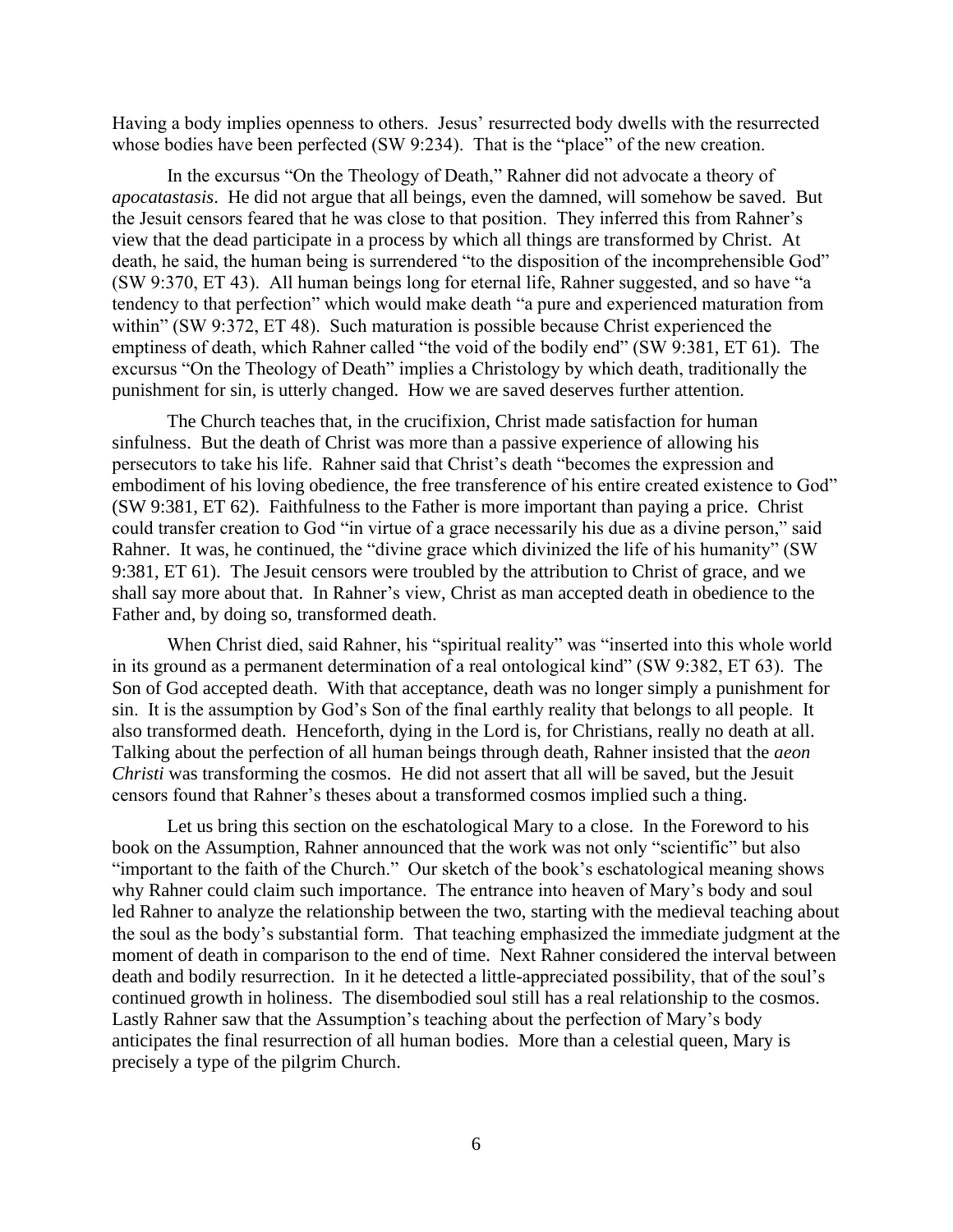All of this suggests why Rahner's book *On the Theology of Death*, written before the tome on Mary, is more than an excursus. Rahner suggested that those who are "in Christ" constitute a "new creation" that will come to perfection at the final resurrection. Then and there the bodies of the just will, by the power of God, come again under the influence of their souls. The embodiment of these perfected spirits, said Rahner, takes place within a transformed cosmos, the "new heaven" and "new earth." In sum, the Marian dogma of 1950 is not about Mary alone, but about Christian hope. This was Rahner's positive interpretation of the Assumption of Mary. But aspects of it disturbed his superiors.

# Censorship by Religious Superiors

In the Editorial Report to Volume 9 of the *Sämtliche Werke*, Regina Pacis Meyer described the unsuccessful submission of Rahner's book on the Assumption to the Jesuit generalate. He had hoped to publish his book in 1950 prior to the formal definition of the dogma by Pius XII on November 1. Rahner did not complete the work until June 13, 1951, however, seven months after the papal definition. The Jesuits invited Rahner's brother Hugo and a second reader to review the manuscript, and the two readers gave Rahner their support. We know, however, that the Jesuits had some doubts about the book thanks to a letter dated October 9, 1951 by Father Franz S. Lakner, a colleague at Innsbruck who was appointed as a third censor. His comments illuminate Rahner's work and the situation in which he was writing.

#### The Letter of Franz Lakner

Regina Pacis Meyer quotes Lakner at length. His letter began with praise, noting that he had read Rahner's work "to great advantage" (SW 9: xxvi), but he soon expressed doubts. "On account of many points" in Rahner's work, said Lakner, "I cannot find justification for what follows from your premises." If Rahner "had merely raised questions, which arise in immediate connection with the Assumption," said Lakner, "the judgment would not be so difficult." But Rahner wanted to do more than explain the new dogma in what Lakner called "a popular and psychologically compelling way." He wanted to provide a fundamental reinterpretation. He did so, unfortunately, without the necessary "scientific exactitude," said Lakner, and argued in a way that was not "sufficiently grounded" (SW 9: xxvii). For that reason, Lakner could not approve Rahner's work. He requested that the Jesuit provincial appoint yet another reviewer.

Lakner made two additional points that shed light on the situation in 1951. One was his wariness about bringing to the public a controversial work. Lakner wrote, "In order not to experience something similar to what we experienced with the book written by Father Jungmann about the early proclamation of the gospel, in which I was the reviewer, I believe that it is wise and desirable that we achieve the greatest possible measure of certainty, greater than with ordinary publications" (SW 9: xxvii). Lakner referred to the 1936 publication of Josef Jungmann's *The Early Proclamation of the Gospel and the Preaching of Our Faith*. The Jesuits had approved it, only to see it withdrawn from booksellers at the request of the Holy Office (Sander 2016, p. 33).<sup>1</sup> This had been an embarrassment, and Lakner did not want a repetition.

<sup>1</sup> "Das Buch [by Josef Andreas Jungmann, *Die Frohbotschaft und unsere Glaubensverkündigung* (Regensburg: Friedrich Pustet, 1936)] fand große Zustimmung, aber auch ebensolchen Widerspruch und wurde auf Drängen des Hl. Offiziums noch im Jahr seiner Veröffentlichung aus dem Buchhandel zurückgezogen."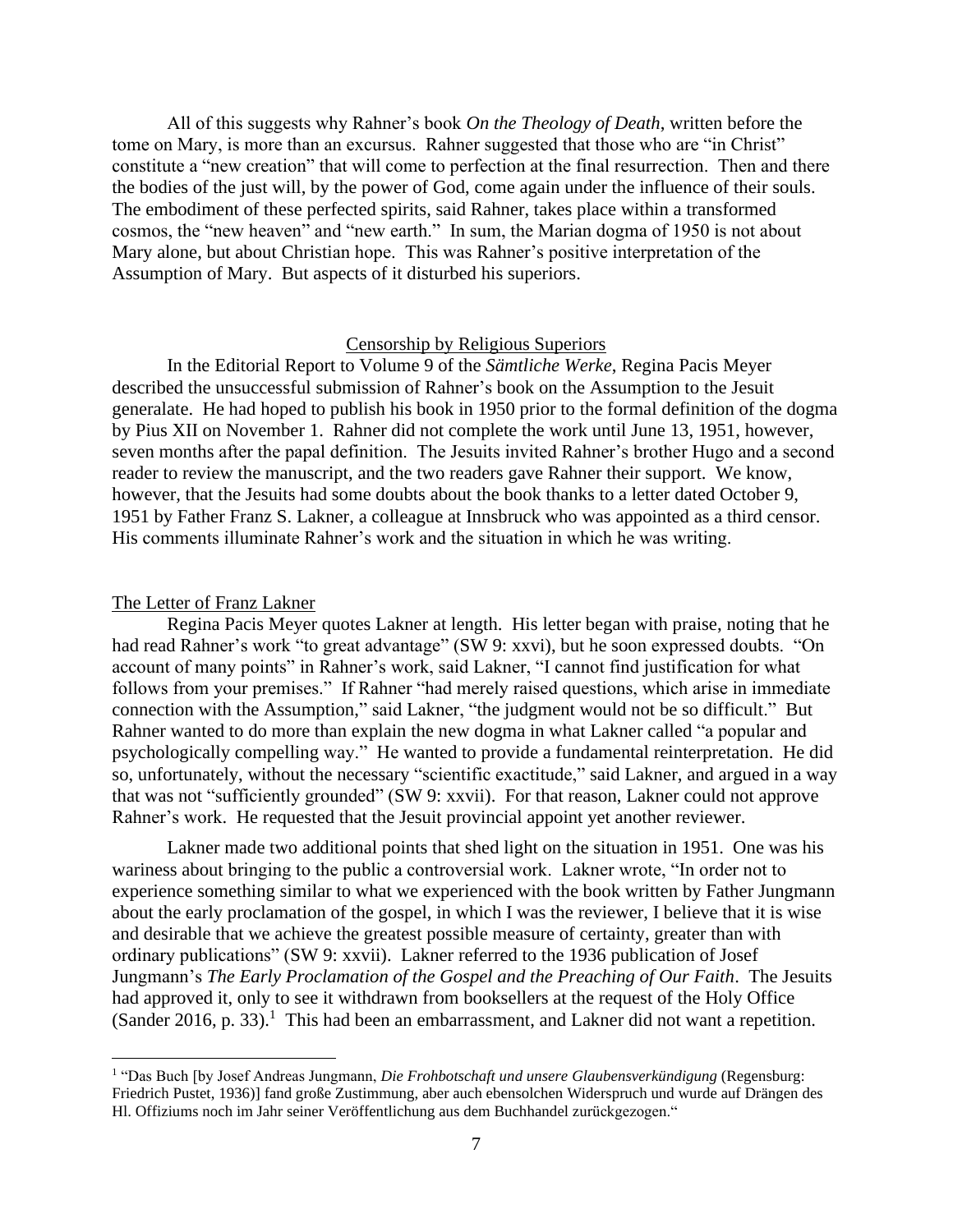In addition to urging caution, Lakner made a comment that seems to impugn Rahner's theological reputation. He wrote:

For some time I have heard from others the opinion – it might be unanswerable – that Your Reverence begins by widely circulating certain opinions, without first having treated them in a fundamental scientific way. One could level a reproach precisely against this book with certain justification (SW 9: xxvii).

Lakner objected that Rahner expressed theological views without first justifying them. The book on Mary seemed to Lakner a prime example. He concluded his letter to Rahner by explaining the necessity for yet another review.

The consequence of Father Lakner's judgment was inexorable. Although the Jesuit Provincial in Innsbruck sent Rahner's book to two other theologians, both of whom reviewed it favorably, nevertheless their comments were not enough to overcome the suspicion that the book had generated. Eventually the Provincial instructed Rahner to send his book to the Jesuit General in Rome. In a five-page cover letter dated December 13, 1951, Rahner claimed that his work was the object of unmerited mistrust. But after four months he received his reply in the form of a censorship report. The report was six pages long, written in Latin, and dated April 12, 1952. It stated that his book on the Assumption needed to say more and bring more to completion, and that only an improved work would be ready for publication. Rahner had to make changes if his work were to be approved.

### The Censorship Report

In her introduction to volume 9 of Rahner's *Sämtliche Werke*, Regina Pacis Meyer summarized the censorship report under five headings, of which the two most important were about Rahner's thoughts on death and his thoughts on Mariology. The thoughts on death (SW xxxi) came first. The censors said that Rahner's work (according to Meyer's paraphrase of the censors) "gives up assertions about a 'separate soul' [separate from the body], capable of existence, and consequently about an "intermediate situation" between an individual's death and the universal eschatological resurrection and consummation of all people, in order to make room for the concept of the perfection of all human beings through death." Rahner's treatment of the separation of body and soul was troubling. Rahner, by emphasizing the priority of the soul over the body, speculated about its continued relationship to the material world. Noting the possibility of the soul's growth in holiness, he suggested that the interval between death and final resurrection was a time of perfection and maturation. This was implicit in the Church's teaching about purgatory, but the Censors objected that Rahner was speaking about all souls, not just those in purgatory.

It also disturbed the censors that Rahner attributed faith to Jesus Christ. At his death, said Rahner, Jesus accepted "in faith" the loss of his ability to control himself. The censors disagreed with Rahner that one could predicate faith of the Son. Moreover, Rahner presented death as a mystery in which one cannot know, at the moment of expiration, whether one will be saved or not. Rather than simply a punishment for sin, said Rahner, death is the condition for the possibility of defining one's life as an event of salvation or damnation (SW 367, ET 38). The censors objected that death is more than the condition for a possibility. They countered that the dead can have a well-founded understanding of the situation of their souls before God.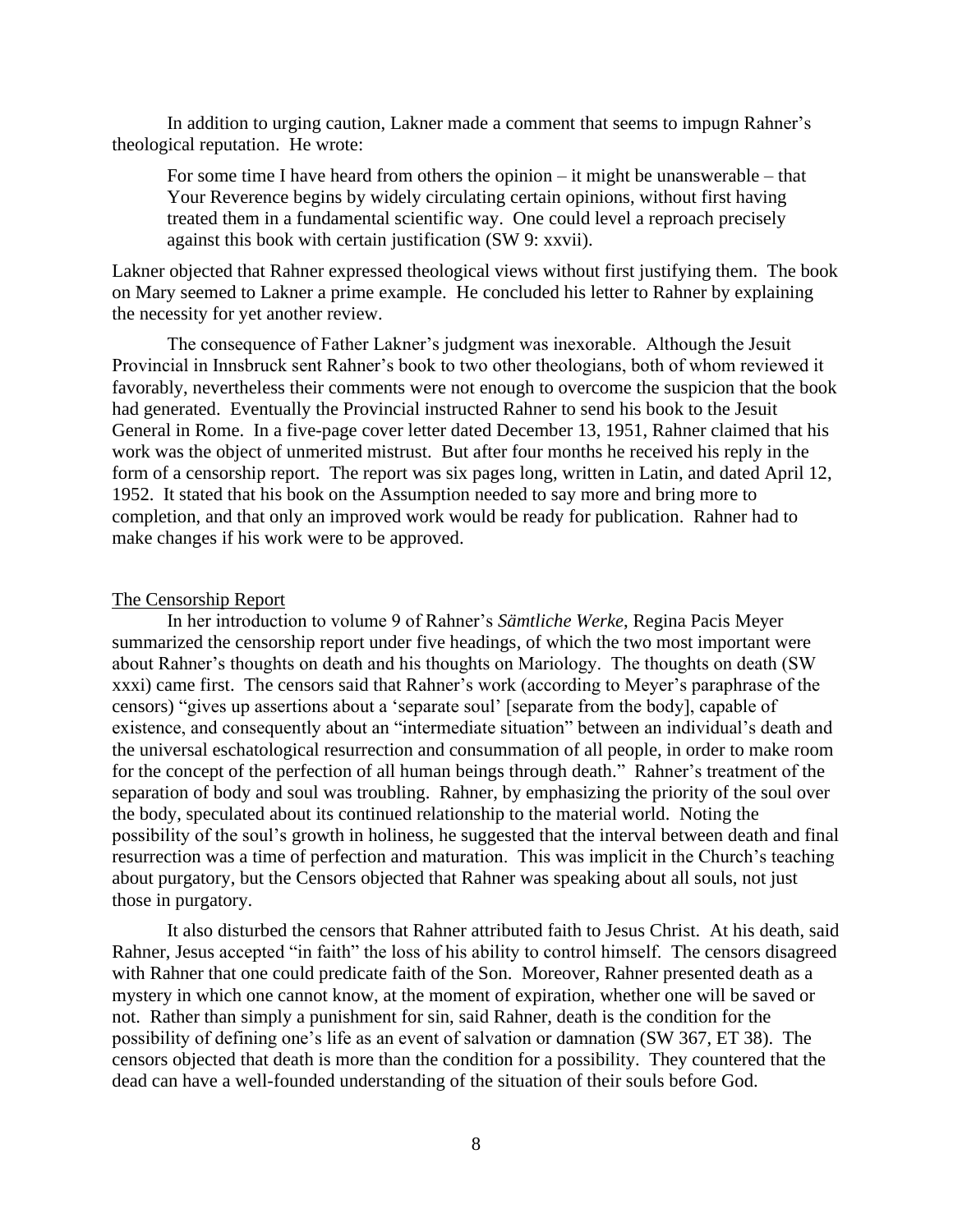The second major theme of the censorship report concerned Mary's cooperation in the redemption and Rahner's overall treatment of Mariology. Rahner had argued that the Marian titles of "mediator of all graces" and "co-redemptrix" are commonly misunderstood and inappropriate. He preferred to see Mary as a type of all the faithful and to speak of the universal human mediation of holiness in the Communion of Saints. In the eyes of the censors, however, his rejection of the Marian titles did not comport with the recent teachings of the Magisterium. Its pronouncements seemed to affirm Mary as co-redemptrix by emphasizing her suffering with Jesus and her willingness to sacrifice her Son. By ignoring such texts, said the censors, Rahner had not dealt "in a rigorous manner" with her role in redemption.

The censors also judged that Rahner was a Mariological "minimalist." This was apparent, they said, in his willingness to leave open the question of whether the corpse of Mary remained in the grave. It was also apparent in Rahner's relative silence about what Catholic theologians taught about Mary's bodily integrity. Moreover, he did not give sufficient weight to Mary's perpetual virginity. The censors acknowledged that Rahner may have had a legitimate concern to dampen Marian enthusiasm, but his minimalistic approach was inadequate. To assert (as did Rahner) that Mary "was saved in both the active and passive mode" hardly sufficed, they said, to describe her divine motherhood and participation in the redemption.

# Conclusion

Having looked at Rahner's treatment of Mary and his excursus on death, and having noted the concerns of the censors about the two, we can begin to assess the importance of Rahner's fourth "complete book," the posthumously published *Assumptio Beatae Mariae Virginis*. The book stands out as a thorough reinterpretation of the 1950 dogmatic definition. The Assumption expressed for Rahner not simply the Mariological enthusiasm of the midtwentieth century, but the hope of every Christian. Rahner's book presented Mary, not as a remote heavenly queen who mediated the grace of Christ and who co-redeemed humanity with him, but rather as a type of the Church, the pilgrim people of God, whose yes to God made her the first of the saved.

Rahner's book breathes a different spirit than the Marian fervor of his time, and that raises a question. How did Rahner write a book that departed so radically from the Mariology so prevalent in the 1940s and 50s? It is easy to forget that, in the middle of the twentieth century, Christianity was locked in a battle with the official atheism of the Communist bloc. For many secular people, Marxism stood for emancipation from the *ancien régime*. It promised to free the world from an oppressive past through a philosophical enlightenment that measured truth in material terms, not in metaphysics. The Catholic Church, by contrast, upheld God and the perennial truths of right reason. In the Church's battle with Communism, the Virgin Mary was a champion who had visited children in Lourdes and Fatima. She had promised to cast down the mighty from their thrones and to lift up the lowly, not by a proletarian revolution but in the name of divine faith. Catholics prayed to Mary for the conversion of Russia. The papal definition of her Assumption was a symbolic gesture with political, cultural, and theological repercussions.

In that context, Rahner's book on the Assumption was a surprise. Rahner had studied the metaphysics of knowledge in St. Thomas' *Summa* and was no materialist. He undoubtedly appreciated Mary as a symbol of anti-Communist piety. His book on the Assumption, however, contested many assertions common to Mariology at the time. Reputable Catholic theologians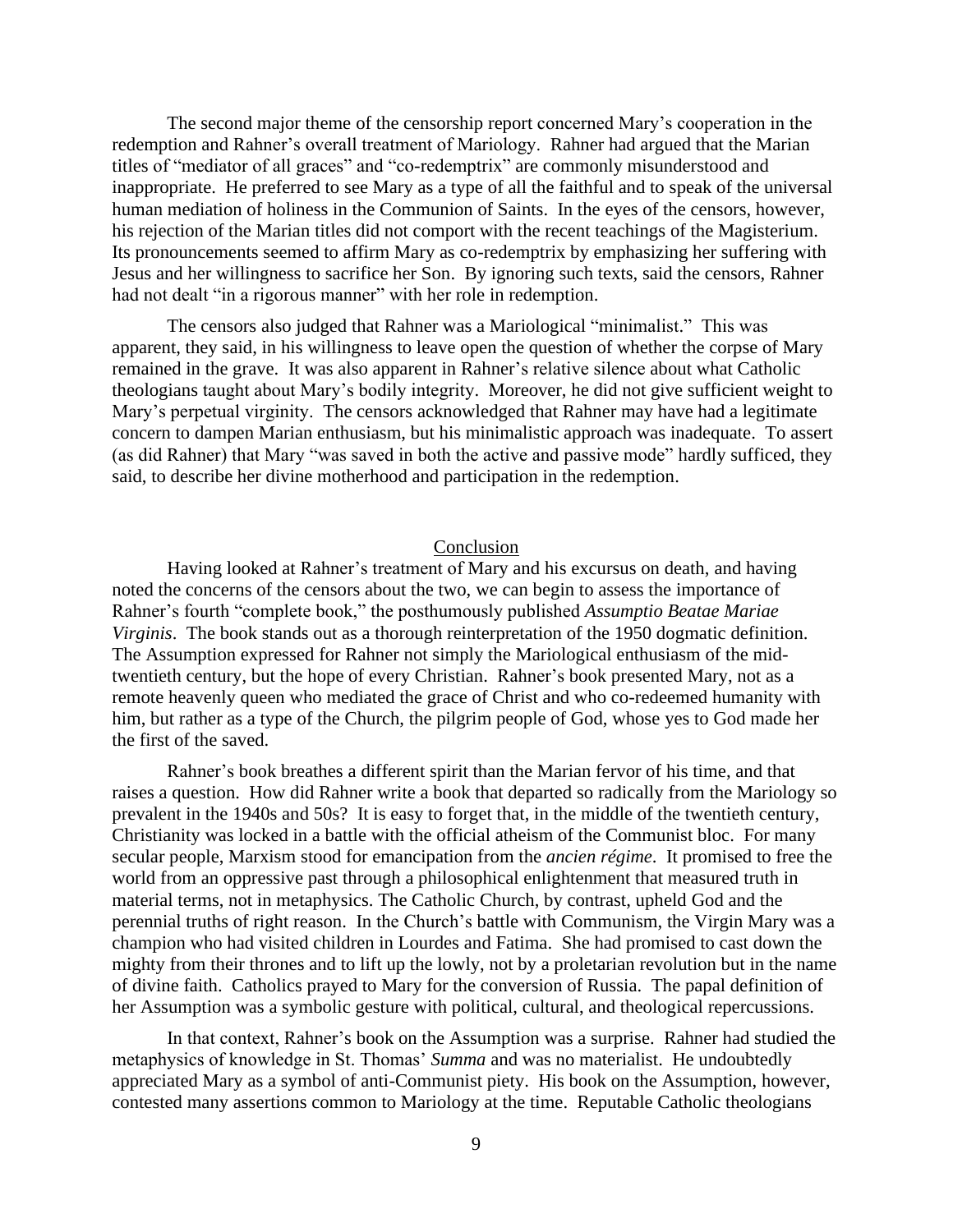had said that, because Mary was free from original sin, she retained the preternatural gifts that Adam and Eve lost in the Garden of Eden. Thus Mary never experienced pain during childbirth, never suffered except when she offered her Son on Calvary, and never died before she was assumed into heaven. Rahner, however, took a different tack. He argued that suffering is not simply a consequence of sin but a participation in the passion of Jesus Christ. Mary must have both suffered and died. That was the human condition. Jesus bore it, and his mother could do no less. How did Rahner arrive at this insight, so contrary to the Mariological spirit of his time?

A partial answer can be found in ecumenism. Rahner concluded his book by reflecting on Mary's Assumption and ecumenical relations. He was aware of Protestant criticisms of the new dogma. Protestants said the Assumption was not Apostolic teaching, that it misrepresented salvation as being already present, and that it removed Mary from the midst of the pilgrim people and made her a mediatrix and co-redeemer. Rahner took issue with the Protestant critique. It misunderstood, he said, the development of doctrine. It had a stunted view of realized eschatology. It denied that Mary had achieved the salvation for which Christians hope. The Protestant view of Catholic Mariology, in Rahner's eyes, did not do justice to the Christian faith. It did not reflect Apostolic tradition.

Rahner nevertheless appreciated the Protestant critique, which may have reinforced his wariness of extreme Marian enthusiasm. Although there are no testimonies to the Assumption of Mary in the Apostolic age, Pius XII had declared it a dogma. The Assumption therefore must be an implicit part of the Apostolic deposit of faith, that is, a consequence or development of that deposit. To make this argument, Rahner reinterpreted the Assumption of Mary. He discovered in it an expression of early Christian eschatology. He claimed that the truth of the dogma of the Assumption lay not in the legends of Mary's fate that distinguish her from the rest of the faithful, but rather in the grace of Christ that belongs to all Christians. Fifteen years later, his view was affirmed in *Lumen Gentium*. There Mary is an "image" or "type" of the Church that shines forth "until the day of the Lord shall come, as a sign of sure hope and solace to the people of God during its sojourn on earth" (LG, no. 68). Rahner's ecumenical sensitivity and wariness of extreme Marian enthusiasm help to explain the uniqueness of his book, which anticipated Vatican II's understanding of Mary

Regina Pacis Meyer's summary of the Jesuit censorship report, especially its critique of Rahner's theology of death, provides another explanation of the book's uniqueness. "On the Theology of Death," completed before his work on the Assumption of Mary, disturbed the censors. Rahner had taken issue with the radical separation at death of the soul from the body. He preferred to say that the seemingly disembodied soul still has a relationship to material reality and that the glorified bodies at the final resurrection express the soul. Raher had grappled with the interval between the moment of death and the final resurrection, arguing that souls can grow in holiness. The possibility of growth in holiness had suggested to him that death, rather than a punishment for sin, is the condition for the possibility of the soul's final perfection. These were the themes of his theology of death, published in 1947, three years before Pius XII formally defined the Assumption of Mary into heaven.

Rahner's theology of death, we conclude, was far more than an excursus or a series of reflections remote from the Assumption of Mary. They expressed convictions that had matured in the closing years of World War II. As the date for the formal definition of the Assumption approached, Rahner's theology of death set the stage for his analysis of the dogma of the Assumption. His central insight was that death, rather than being merely the punishment for sin,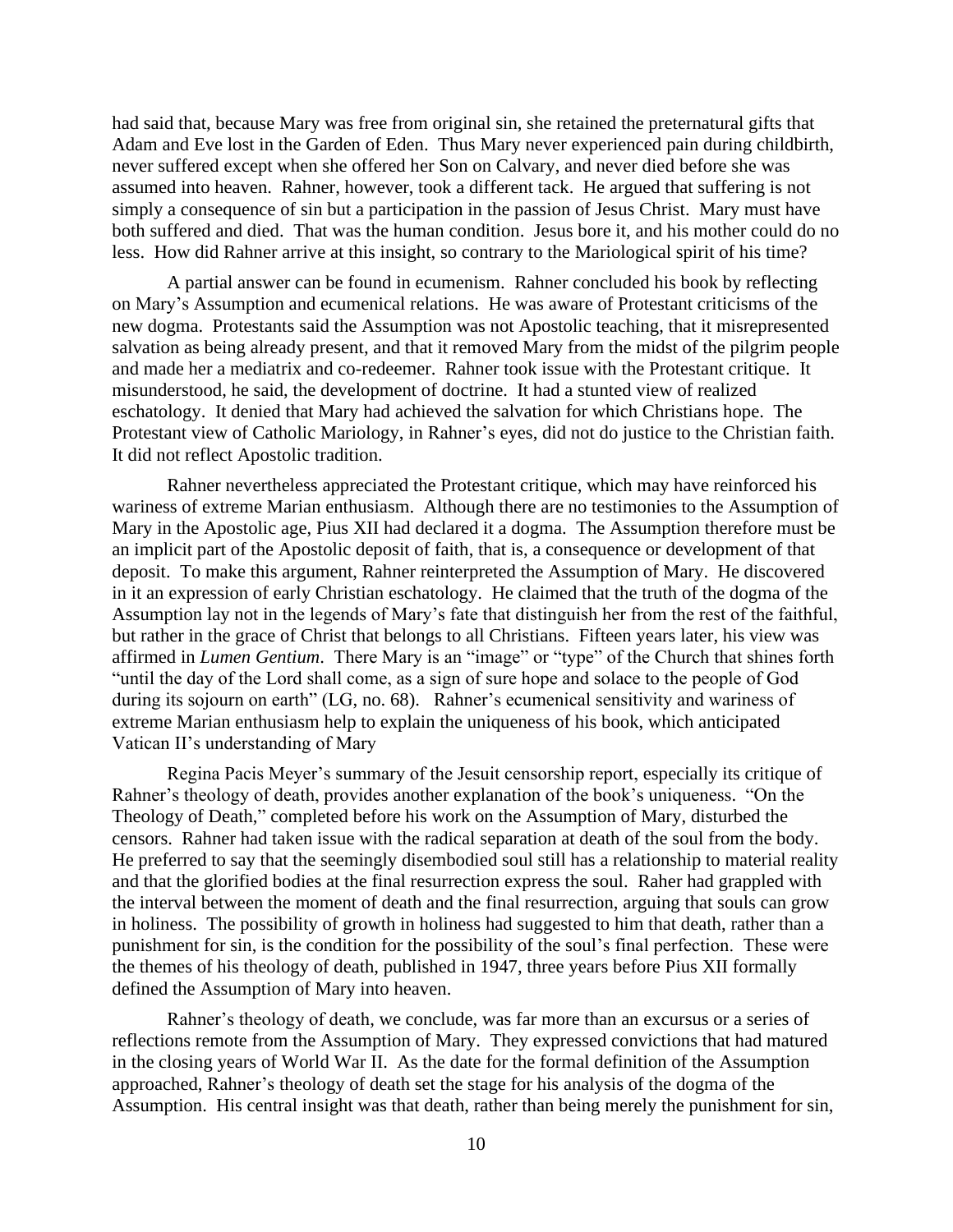was for Christians a participation in the death of Christ. Death is not just a moment of shameful defeat, our loss of the ability to dispose of ourselves, but a moment of culmination and surrender. It culminates our lives and enables us to surrender them to God.

In light of this, the Assumption of Mary's body and soul into heaven could not mean simply that she had, through her yes to God and motherly care for her son, cheated death. Immortality did not set her apart from every other member of the Church. The common argument that Mary did not die reflected the traditional disparagement of death as the wage of sin. Rahner's theology of death, with its affirmation of death as participation in Christ, illuminated the fate of Mary in a different way. Her death, like that of her son, was a culmination of her life and a surrender of it to God. If Jesus was willing to die, and if Christians die with him, then death also must be seen in positive terms as a supreme expression of faith.

In 1952, the censorship report from the Jesuit Generalate disappointed Rahner. He would never see the publication of *Assumptio Beatae Mariae Virginis.* Franz Lakner, Rahner's colleague, criticized him for circulating his opinions without treating them first in a fundamental and scientific way. In 1951, the theological climate demanded conservatism and caution.

By 1956, when Rahner published a series of eight conferences given at the University Church in Innsbruck under the title *Mary, Mother of the Lord*, he offered a popular treatment of Mariology quite different from the critical treatment of 1951. Rahner's 1956 work states that Mary had the "function of conceiving redemptive grace" and may be "called" co-Redemptrix. To be sure, Rahner noted that "the full implications of [this definition] are still a matter of discussion" (Rahner 1964: 13), but he was at least willing to apply that title to Mary. His 1956 work does not discuss Mary's "death" but simply acknowledges it (91), thereby avoiding another contested issue. Finally, the book of 1956 acknowledges that the Mariological title of "Mediatrix," although not "a defined truth in the strict sense," is "already in customary use" (93). *Mary, Mother of the Lord* is the sort of cautious work that Franz Lakner would have welcomed.

Rahner's tome of 1951 breathed a different spirit. His theological flights troubled his colleagues, who refused permission to publish. Today, however, Rahner's speculation about the possibility of the soul's spiritual development after death both stimulates and provokes us. His Mariology found a better reception in later life. It is a project of "demythologization," designed to free Mary and the dogma of the Assumption from some of the symbolism they had acquired so that the theological truth – that one of us human brings helped to bring about the incarnation of God, and so became the first of the redeemed – might stand out more visibly. It is a demythologization, but not in the sense of a scientific truth freed of mythology, but a theological truth freed from historical accretions that have obscured it. The peers who reviewed Rahner's work interpreted it negatively, i.e., as having a "minimalistic" Mariology. Today it looks like Rahner saw into the heart of the matter. The ultimate accolade for Rahner's book is this: his sober assessment of Mary anticipated the 1965 publication of *Lumen Gentium* and the gradual acceptance of an "eschatological" Mary.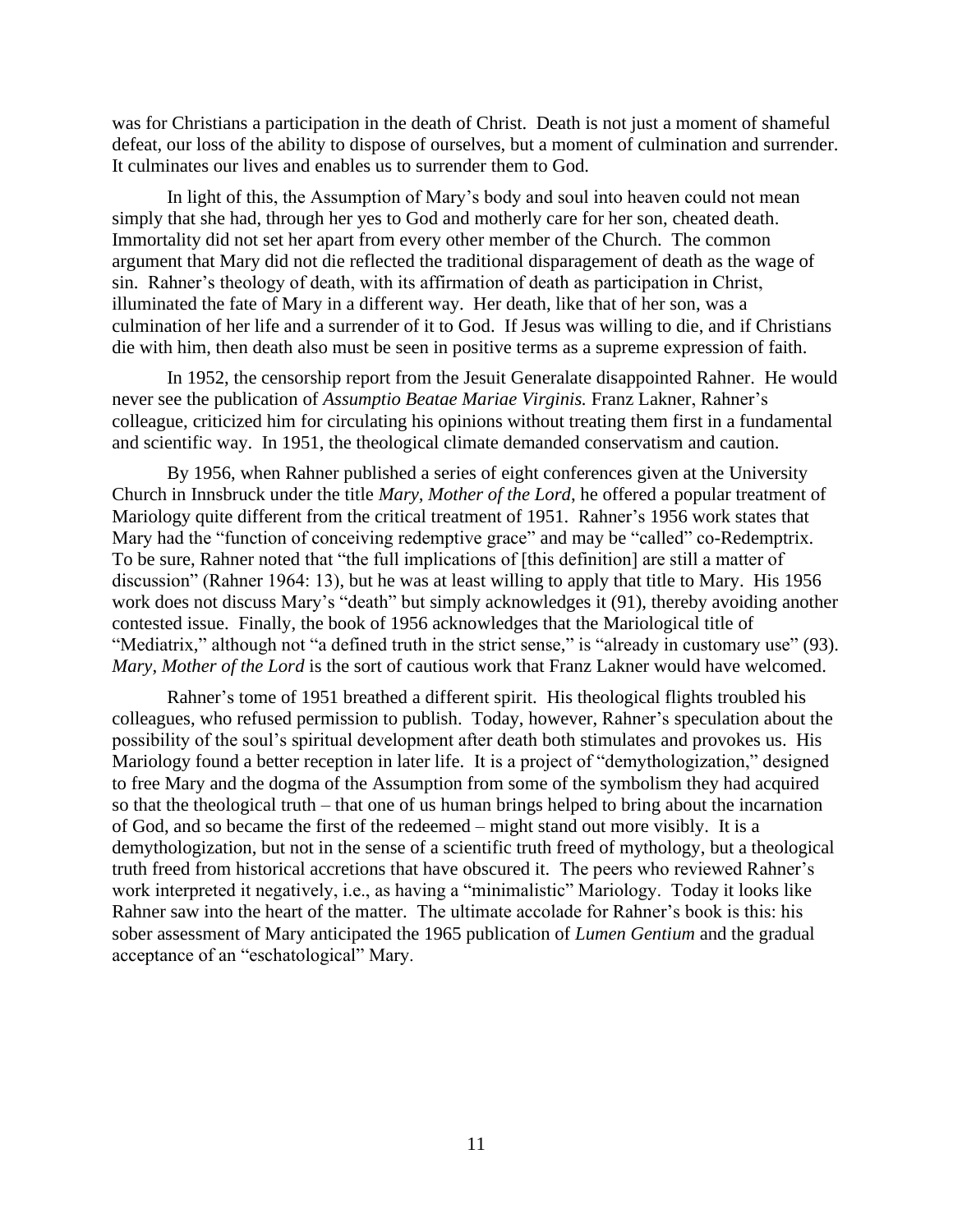# Sources

- Daley, Brian E., Translator and author of an "Introduction" (1998). *On the Dormition of Mary: Early Patristic Homilies.* Crestwood, NY: St. Vladimir's Seminary Press. The volume contains eleven homilies by John of Thessalonica (fl. 610-649), Theoteknos of Livias (early seventh century), Modestus of Jerusalem (d. 634), Andrew of Crete (660-740), Germanus of Constantinople (fl. 715-730), John of Damascus (675-749 or 753), and Theodore the Studite (759-826).
- *Catechism of the Catholic Church*, revised edition (1994).
- Haldane, John (2004). *Faithful Reason: Essays Catholic and Philosophical*. London: Routledge. The book includes a chapter, "Examining the Assumption." (pp. 94-112).
- Jores, Arthur (1964). "Das Außen und das Innen." Pages 579-587 in *Gott in Welt: Festgabe für Karl Rahner. Band I: Philosophische Grundfragen, Theologische Grundfragen, Biblische Themen*. Schriftleitung von Herbert Vorgrimler. Freiburg, Basel, Wien: Herder.
- Jugie, Martin, Martin (1944). *La mort et l'assomption de la Saint Vierge: Étude historicodoctrinale*. Rome: Biblioteca Apostolica Vaticana.
- McCracken, George E., in collaboration with Allen Cabaniss, translators and editors (1957). *Early Medieval Theology*, volume IX in the series *Library of Christian Classics* (Philadelphia: Westminster Press, 1957). The translation of *The Commonitory* by Vincent of Lérins (pp. 36-89) is based on that of Reginald Stewart Moxon in *Cambridge Patristic Texts* (1915).
- Neuner, Jacques, and Josef Dupuis, Editors (1982). *The Christian Faith in the Doctrinal Documents of the Catholic Church*. Revised edition. New York: Alba House,
- Palmer, Paul, F. (1952). *Mary in the Documents of the Church*. Westminster, MD: Newman Press.
- Pius XII (1946). *Deiparae Virginis Mariae* (Encyclical of May 1, 1946). Available at the Vatican website.
- Pius XII (1950). *Munificentissimus Deus* (Apostolic Constitution of Nov. 1, 1950). Available at the Vatican website.
- Rahner, Karl, 1964. *Mary, Mother of the Lord. Theological Meditations*. First German edition, 1956. Translated by W. J. O'Hara. Third impression, the first of which was in 1963. New York: Herder and Herder.
- Rahner, Karl, 1973. *On the Theology of Death*. First German edition, 1947. 1961 English edition translated by C. H. Henkey. Second revised English edition by W. J. O'Hara, 1965. New York: The Seabury Press, tenth printing.
- Rahner, Karl, 2004. *Samtliche Werke,* Band 9, *Maria, Mutter des Herrn: Mariologische Studien*. Edited by Regina Pacis Meyer. Freiburg in Breisgau: Herder. This includes the "Editionsbericht" by Meyer (pp. xi-lvi), and Rahner's *Assumptio Beatae Mariae Virginis* (pp. 3-347) and *Excursus: Zur Theologie des Todes* (pp. 348-417).